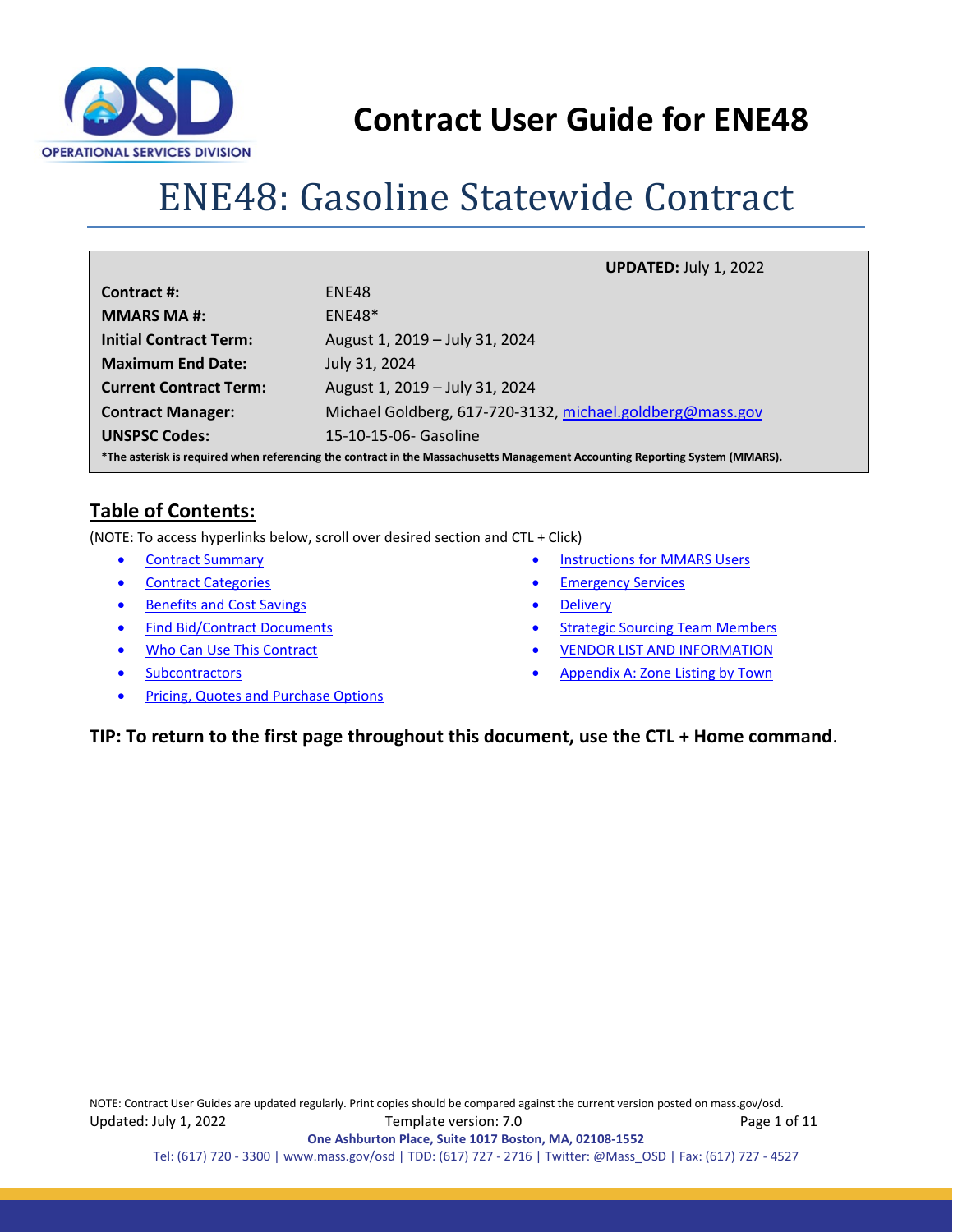

### <span id="page-1-0"></span>**Contract Summary**

This is a Statewide Contract for the purchase and delivery of unleaded gasoline. This is available in three grades: Regular (87 Octane), Mid-grade (89 Octane) and Premium (93 Octane).This contract has an additional category not offered to all buyers in previous contracts which is the option to lock in a fixed price on the purchase of Gasoline, this is offered in category 2.

Eligible Entities wishing to participate in this contract must make arrangements with the appropriate awarded vendor and must remain with the vendor for twelve months or the remainder of the contract term. Vendors have been directed to request this commitment in writing.

### <span id="page-1-1"></span>**Contract Categories**

This contract includes 2 categories as listed below.

Category 1: Indexed Price Category 2: Fixed Price

### <span id="page-1-2"></span>**Benefits and Cost Savings**

Statewide contracts are an easy way to obtain benefits for your organization by leveraging the Commonwealth's buying power, solicitation process, contracting expertise, vendor management and oversight, and the availability of environmentally preferable products.

- Competitive Pricing
- Qualified and Experienced Vendor
- Prompt Pay Discount
- Lower differential pricing for the purchase of 8,000 gallons or more

# <span id="page-1-3"></span>**Find Bid/Contract Documents**

To find all contract-specific documents, including the Contract User Guide, RFR, specifications, and other attachments, visi[t COMMBUYS.com](http://www.commbuys.com/) and search for ENE48 to find related Master Blanket Purchase Order (MBPO's) information. All common contract documents are located in the "Master Contract Record" Master Blanket Purchase Order (MBPO) for ENE48 and can be accessed directly by visiting [Master Blanket Purchase Order PO-20-1080-OSD03-SRC01-16996.](https://www.commbuys.com/bso/external/purchaseorder/poSummary.sdo?docId=PO-20-1080-OSD03-SRC01-16996&releaseNbr=0&parentUrl=contract)

# <span id="page-1-4"></span>**Who Can Use This Contract**

#### **Applicable Procurement Law**

Executive Branch Goods and Services: MGL c. 7, § 22; c. 30, § 51, § 52; 801 CMR 21.00;

#### **Eligible Entities**

Please see the standard list of Eligible Entities on our [Eligible Entities Which May Use Statewide Contracts](https://www.mass.gov/info-details/why-use-statewide-contracts#eligible-entities-which-may-use-statewide-contracts-) webpage.

- 1. Cities, towns, districts, counties and other political subdivisions
- 2. Executive, Legislative and Judicial Branches, including all Departments and elected offices therein;
- 3. Independent public authorities, commissions and quasi-public agencies
- 4. Local public libraries, public school districts and charter schools;

NOTE: Contract User Guides are updated regularly. Print copies should be compared against the current version posted on mass.gov/osd. Updated: July 1, 2022 Template version: 7.0 Page 2 of 11

Tel: (617) 720 - 3300 [| www.mass.gov/osd |](http://www.mass.gov/osd) TDD: (617) 727 - 2716 | Twitter: @Mass\_OSD | Fax: (617) 727 - 4527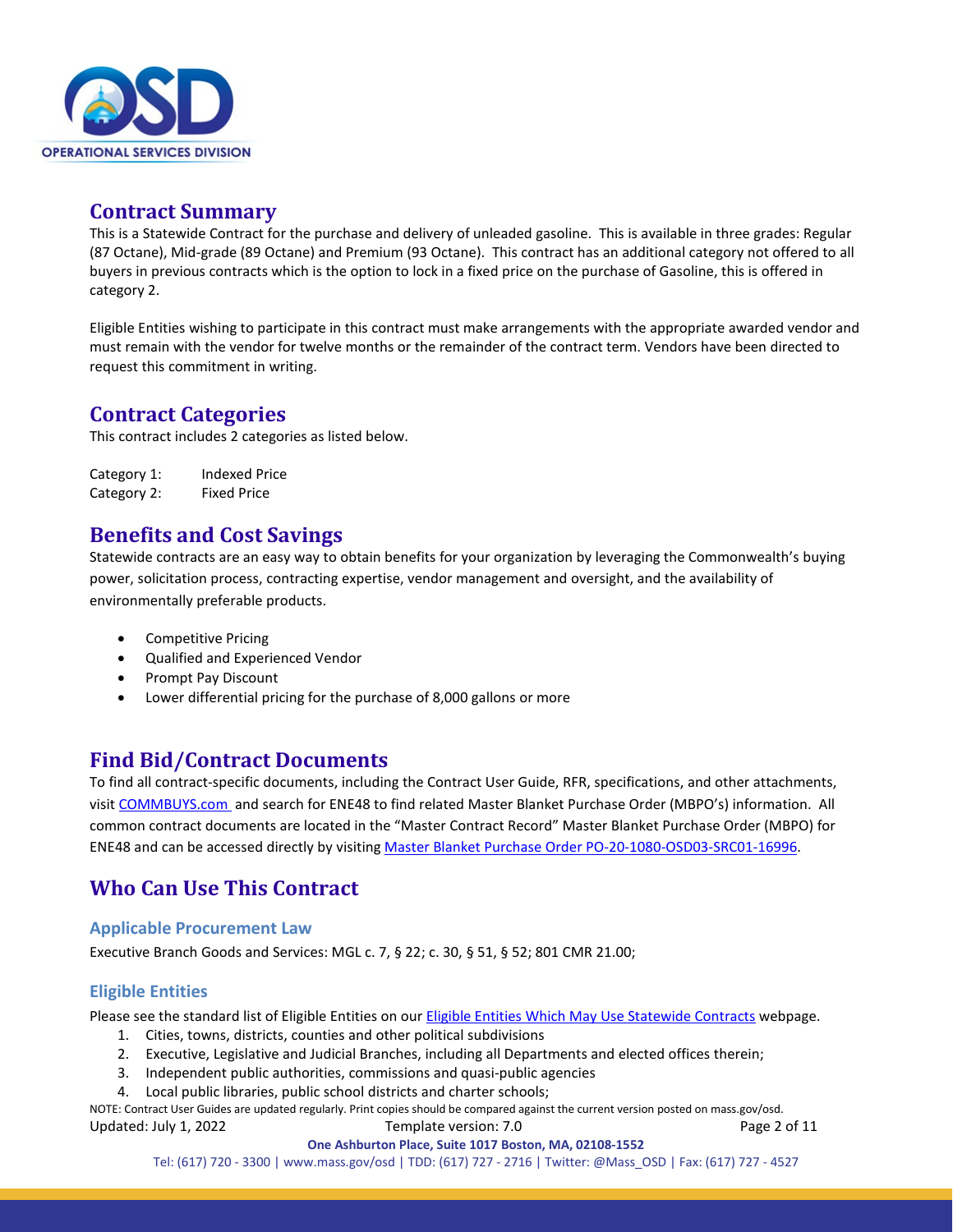

- 5. Public Hospitals, owned by the Commonwealth;
- 6. Public institutions of high education
- 7. Public Purchasing Cooperatives;
- 8. Non-profit, UFR-certified organizations that are doing business with the Commonwealth;
- 9. Other states and territories with no prior approval by the State Purchasing Agent required; and
- 10. Other entities when designated in writing by the State Purchasing Agent.

#### <span id="page-2-0"></span>**Subcontractors**

The awarded vendor's use of subcontractors is subject to the provisions of the Commonwealth's Terms and Conditions and Standard Contract Form, as well as other applicable terms of this Statewide Contract. It is permissible to use subcontractors to provide services to the Commonwealth under ENE48. However, the primary Contractor will be held responsible for any and all performance of the subcontractor. Subcontracting will not increase the prices offered by the Contractor in response to this RFR.

# **Supplier Diversity Requirements**

When selecting contractors and placing orders, Executive departments shall utilize diverse and small businesses to the extent possible based on contract terms, SDO and departmental policies, laws, and regulations. Additionally, departments shall make a preference for contractors with higher SDP commitments and/or performance whenever such information is available (or is requested from contractors by the department) and the preference is feasible.

OSD provides up-to-date information on the availability of diverse and small businesses on statewide contracts through th[e Statewide Contract Index](https://www.mass.gov/doc/statewide-contract-index/download) available on the COMMBUYS home page. See the "Programs (SDO and SBPP)" tab for current certification and small business status of contractors on this contract.

When soliciting quotes, the following requirements apply:

| <b>Expected annual</b><br>value of the RFQ | <b>RFQ process requirements</b>                                                                                                                                                                                                                                                                                                                                                                                                                                                                                                                                                                                                                                                                                                                                     |
|--------------------------------------------|---------------------------------------------------------------------------------------------------------------------------------------------------------------------------------------------------------------------------------------------------------------------------------------------------------------------------------------------------------------------------------------------------------------------------------------------------------------------------------------------------------------------------------------------------------------------------------------------------------------------------------------------------------------------------------------------------------------------------------------------------------------------|
| Less than or equal<br>to \$250,000/year    | Notify at least two small businesses capable of providing the product or service<br>of the opportunity, if available.<br>Include SBPP contract language and place it prominently within the RFQ.<br>Evaluate bids received from, and award a contract to, an SBPP-participating<br>small business that meets the department's best value criteria.<br>Award to a large business only if there is no SBPP participating business meeting<br>departments' best value criteria.<br>Conduct a clarification/BAFO/negotiation before disqualifying an SBPP-<br>participating business based on price or desirable criteria.<br>See the Best Value Evaluation of Responses to Small Procurements: A Guide for<br><b>Strategic Sourcing Teams for additional guidance.</b> |
| More than<br>\$250,000/year                | Notify at least two diverse and/or small businesses capable of providing the<br>product or service of the opportunity, if available.<br>Make a preference for contractors with higher SDP commitments and/or<br>performance whenever such information is available (or is requested from<br>contractors by the department) and the preference is feasible.                                                                                                                                                                                                                                                                                                                                                                                                          |

NOTE: Contract User Guides are updated regularly. Print copies should be compared against the current version posted on mass.gov/osd. Updated: July 1, 2022 Template version: 7.0 Page 3 of 11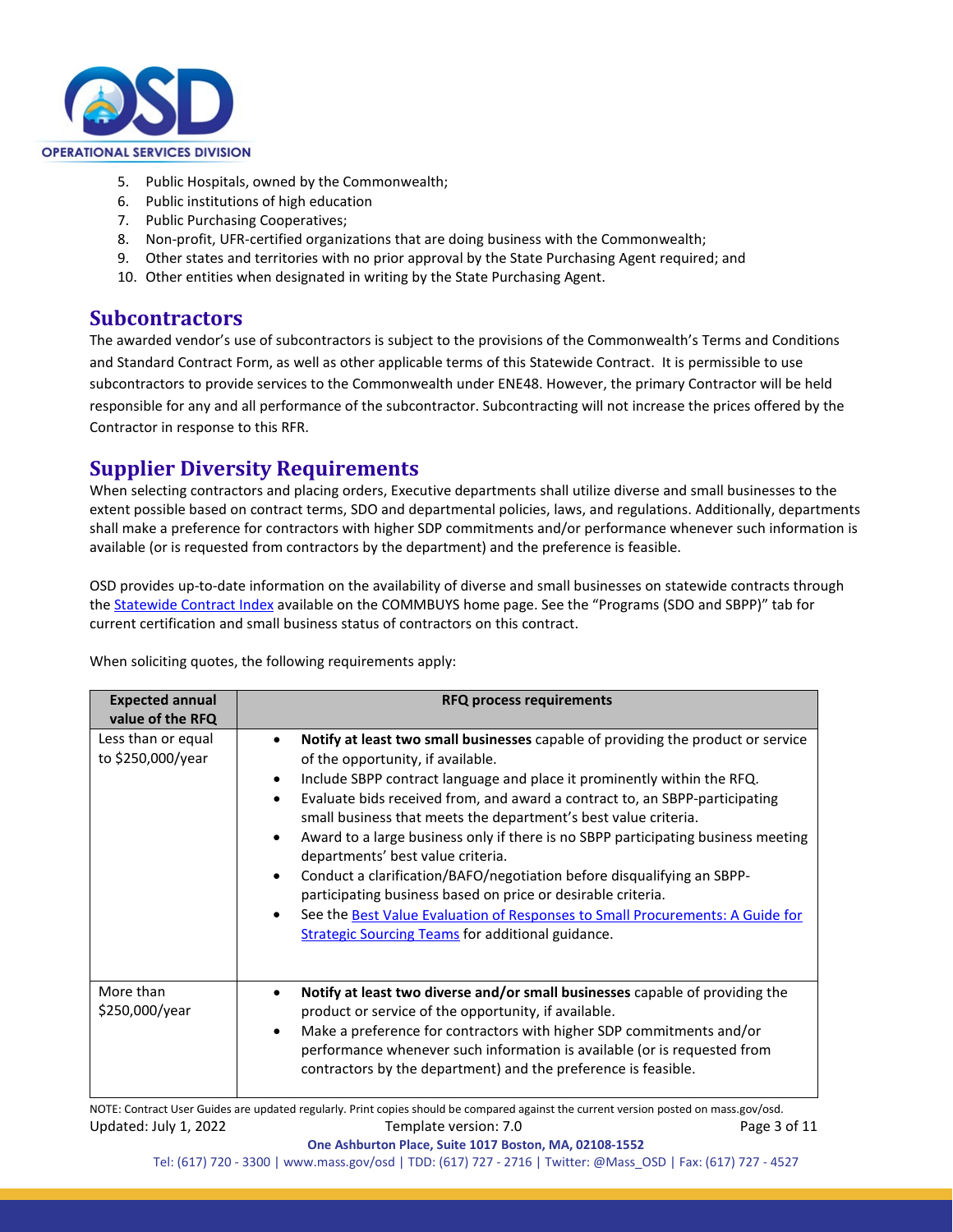

• **Note**: Departments may ask the prime Contractor for an additional SDP commitment specifically related to the Department's purchase or engagement. SDP spending for such a purchase or engagement must be reported by the Contractor using the SDP Reporting Form directly to the Department and may not be included in any other SDP reporting filed by the Contractor.

OSD provides up-to-date information on the availability of diverse and small businesses on statewide contracts through th[e Statewide Contract Index](https://www.mass.gov/doc/statewide-contract-index/download) available on the COMMBUYS home page. See the "Programs (SDO and SBPP)" tab for current certification and small business status of contractors on this contract.

# <span id="page-3-0"></span>**Pricing, Quote and Purchase Options**

#### **Purchase Options**

All orders should reference ENE48 to ensure buyer's get statewide contract pricing. The purchase options identified below are the only acceptable options that may be used on this contract. Purchases made through this contract will be direct, outright purchases.

#### **Pricing Options**

- **Category 1** calls for the delivery of unleaded gasoline to be purchased at a fixed differential price, applied to the low wholesale Boston Price as published daily in the OPIS-Oil Price Daily (Formerly the JOC).
	- o Total Price per Gallon = Daily Commodity Price + Applicable Differential Price (Additional taxes and federal environmental fees to be billed as separate line items on invoices)
- **Category 2 -** calls for the delivery of unleaded gasoline to be purchased at fixed price, Ceiling/Not-to-Exceed: Contract discounts and other pricing published under the contract represents "ceiling" or "not-to-exceed" pricing and may be further negotiated.

#### **Product/Service Pricing and Finding Vendor Price Files**

Product pricing may be found by:

#### Category 1, Indexed Pricing

To find the published daily index wholesale price, go to the **ENEFY23 Daily Pricing Index MBPO** record on COMMBUYS.

To access the record manually:

- Go t[o www.commbuys.com.](http://www.commbuys.com/)
- Click on "Contract & Bid Search" on the log-in page.
- Click the radio button for Contracts/Blankets.
- In the Contract/Blanket Description field, type in **ENEFY23**
- Then click "Find It" (note: hitting Enter won't work, you have to click Find It).
- Access MBPO record numbe[r PO-23-1080-OSD03-SRC3-25789.](https://www.commbuys.com/bso/external/purchaseorder/poSummary.sdo?docId=PO-23-1080-OSD03-SRC3-25789&releaseNbr=0&external=true&parentUrl=close)
- Under attachments open the Daily Index file for the date you would like to view. Diesel Prices are second from the top.
- •

NOTE: Contract User Guides are updated regularly. Print copies should be compared against the current version posted on mass.gov/osd. Updated: July 1, 2022 Template version: 7.0 Page 4 of 11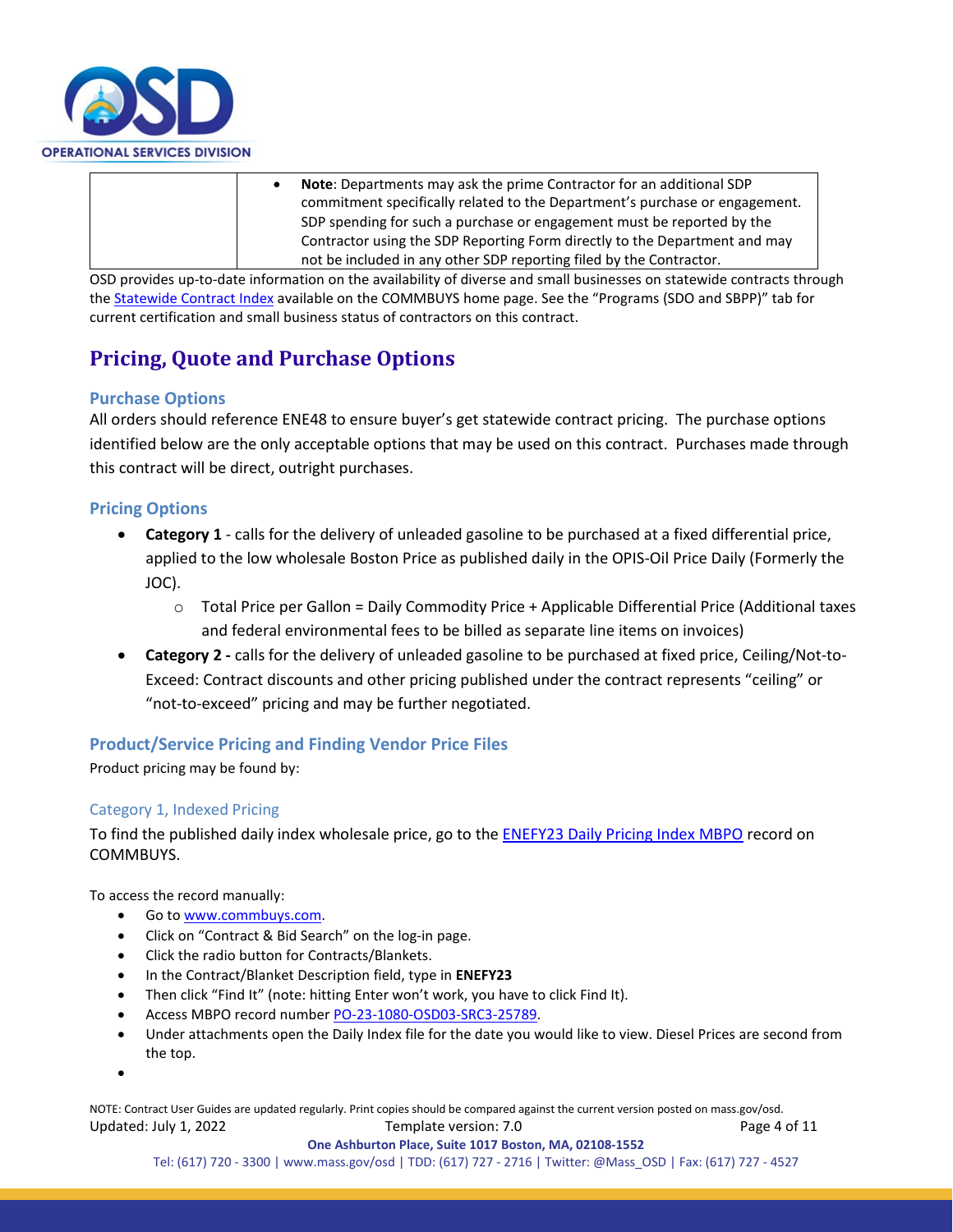

**Category 1 - ENE48 Unleaded Gasoline - Differential Pricing Information –Effective 08/01/19**

|                |                 | (87 Octane)     |             |
|----------------|-----------------|-----------------|-------------|
|                |                 | <b>Midgrade</b> | (89 Octane) |
|                |                 | Premium         | (93 Octane) |
| Zone           | Vendor          | <b>LTL</b>      | TL          |
| $\mathbf{1}$   | Dennis K Burke  | 0.0942          | 0.0572      |
| $\overline{2}$ | Dennis K Burke  | 0.0942          | 0.0572      |
| 3              | Dennis K Burke  | 0.1052          | 0.0672      |
| 4              | Dennis K Burke  | 0.1462          | 0.0922      |
| 5              | Dennis K Burke  | 0.1342          | 0.0922      |
| 6              | Global Montello | 0.1654          | 0.0919      |
| $\overline{7}$ | Dennis K Burke  | 0.1142          | 0.0622      |
| 8              | Dennis K Burke  | 0.2492          | 0.1472      |

The Less Than Truckload Differential pricing is applicable for all deliveries 7,999 gallons and under. The Truckload Differential Pricing is applicable for deliveries of 8,000 gallons or more.

#### Category 2, Fixed Pricing

The delivery of Gasoline is purchased as a fixed adder over the weighted average price of the NYMEX for Gasoline. The weighted average will be determined at time of purchase by averaging the number of months and/or gallons needed. It is strongly encouraged that eligible entities solicit quotes in zones with multiple awarded vendors. Vendors will work with the individual purchasing entities to determine specific time to lock into the NYMEX, when it is deemed to be most advantageous. The specific volume will be verified when NYMEX is locked in by the purchasing entities. Purchasing Entities reserves the right to roll over purchases to additional months if needed. It is the responsibility of the Contractor and Purchasing Entity to come to a decision of how unused gallons will be handled prior to entering into an agreement and to ensure that this agreement is in writing.

NOTE: Contract User Guides are updated regularly. Print copies should be compared against the current version posted on mass.gov/osd. Updated: July 1, 2022 Template version: 7.0 Page 5 of 11 **One Ashburton Place, Suite 1017 Boston, MA, 02108-1552**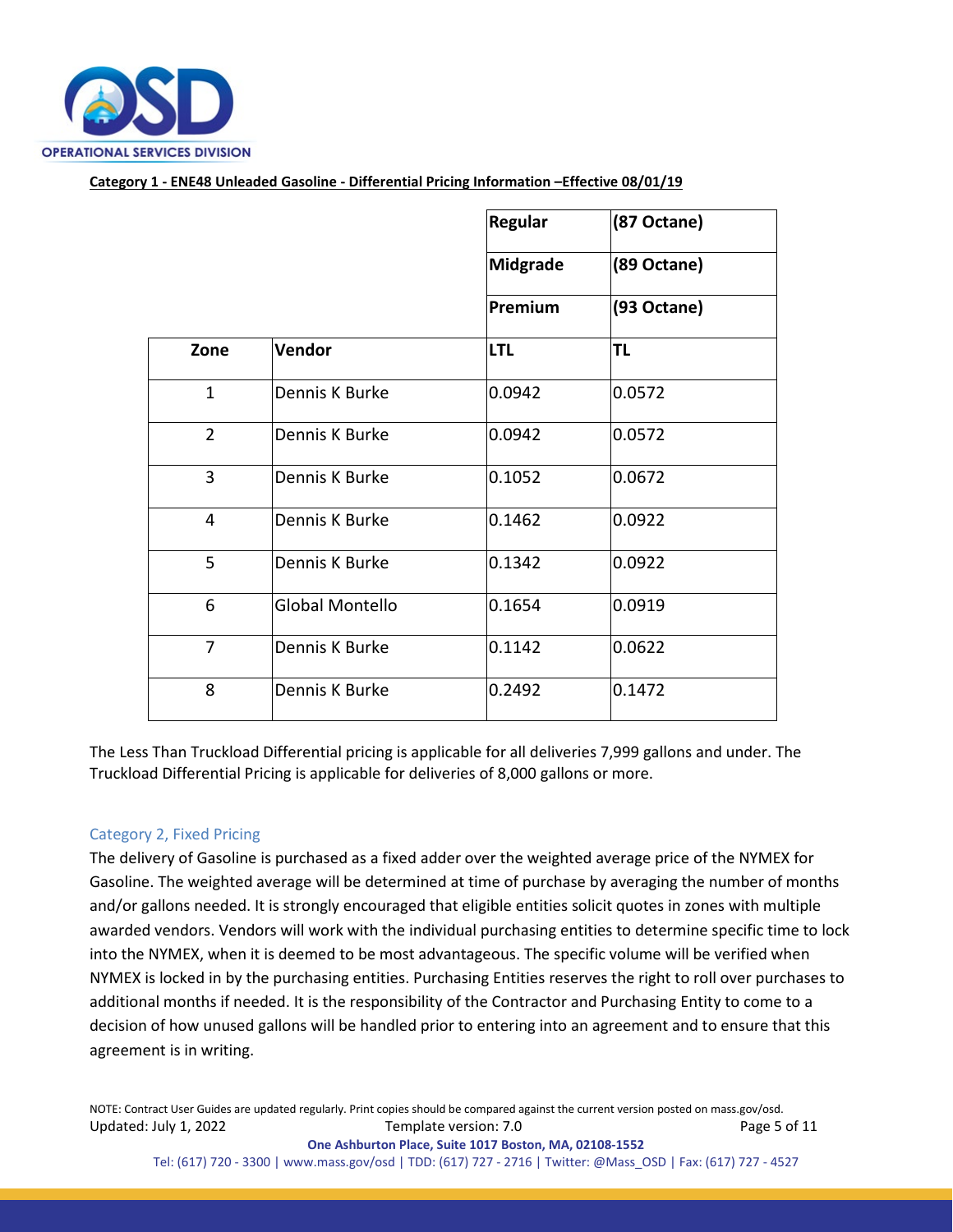

**Please note this fixed adder is ceiling, not to exceed pricing. Eligibility entities reserve the right to negotiate a lower fixed adder based on total gallons with the vendor. A minimum of 42,000 gallons must be purchased by the Eligible Entity. It is at the discretion of the Contractor to enter into any agreements less than 42,000 gallons.**

| Vendor                   | $\blacksquare$<br>Zone | $\sim$<br>Zone | m<br>Zone | $\blacktriangleleft$<br>Zone | LO.<br>Zone | ڡ<br>Zone | $\overline{\phantom{a}}$<br>Zone | $\infty$<br><b>Zone</b> |
|--------------------------|------------------------|----------------|-----------|------------------------------|-------------|-----------|----------------------------------|-------------------------|
| Dennis K Burke           | 0.2472                 | 0.2472         | 0.2582    | 0.3222                       | 0.2872      | 0.3272    | 0.2672                           | 0.4022                  |
| Global Montello          | 0.2455                 | 0.2455         | 0.2394    | 0.2464                       | 0.2569      | 0.2692    | 0.2222                           | 0.3675                  |
| <b>East River Energy</b> |                        |                |           |                              |             |           | 0.3499                           | 0.5299                  |
| Sprague Energy           |                        |                | 0.2425    | 0.2196                       |             |           |                                  |                         |

#### **Applicable Taxes/Fees:**

The following additional taxes and federal environmental fees to be billed as separate line items on invoices:

- State Excise Tax for on-road use: .24 cents per gallon
- Federal Leaking Underground Storage Tank (LUST): \$.001 per gallon
- Federal Oil Spill Liability Trust Fund: \$.00214 per gallon **Reinstated 1/1/2020**
- Massachusetts Uniform Oil Response Fee: \$.00119 per gallon

#### **Setting Up a COMMBUYS Account**

COMMBUYS is the Commonwealth's electronic Market Center supporting online commerce between government purchasers and businesses. If you do not have one already, contact the COMMBUYS Help Desk to set up a COMMBUYS buyer account for your organization: (888)-627-8283 o[r OSDhelpdesk@mass.gov.](mailto:OSDhelpdesk@mass.gov)

When contacting a vendor on statewide contract, always reference ENE48 to receive contract pricing.

#### **Quick Search in COMMBUYS**

Log into COMMBUYS, and use the Search box on the COMMBUYS header bar to locate items described on the MBPO or within the vendor catalog line items. Select Contract/Blanket or Catalog from the drop-down menu.

#### **How To Purchase From The Contract**

The Operational Services Division has set up this contract to allow buyers to record contract purchases in COMMBUYS **after** the purchase has been fulfilled by the vendor. To place an order, buyers will reach out to Statewide Contract Vendors outside of COMMBUYS. Once the vendor's invoice is received, buyers will record the transaction in COMMBUYS as an RPA Release Requisition *within one month of receiving the vendor's invoice*. Use the *[How to Create an RPA Release](https://www.mass.gov/media/1528801/download)  [Requisition](https://www.mass.gov/media/1528801/download)* job aid for guidance.

#### • **Document items in COMMBUYS that have already been purchased**

NOTE: Contract User Guides are updated regularly. Print copies should be compared against the current version posted on mass.gov/osd. Updated: July 1, 2022 Template version: 7.0 Page 6 of 11 This type of contract allows buyers to document a contract purchase in COMMBUYS that already has taken place through a Request for Payment Authorization (RPA) Release Requisition. It also allows MMARS users to easily keep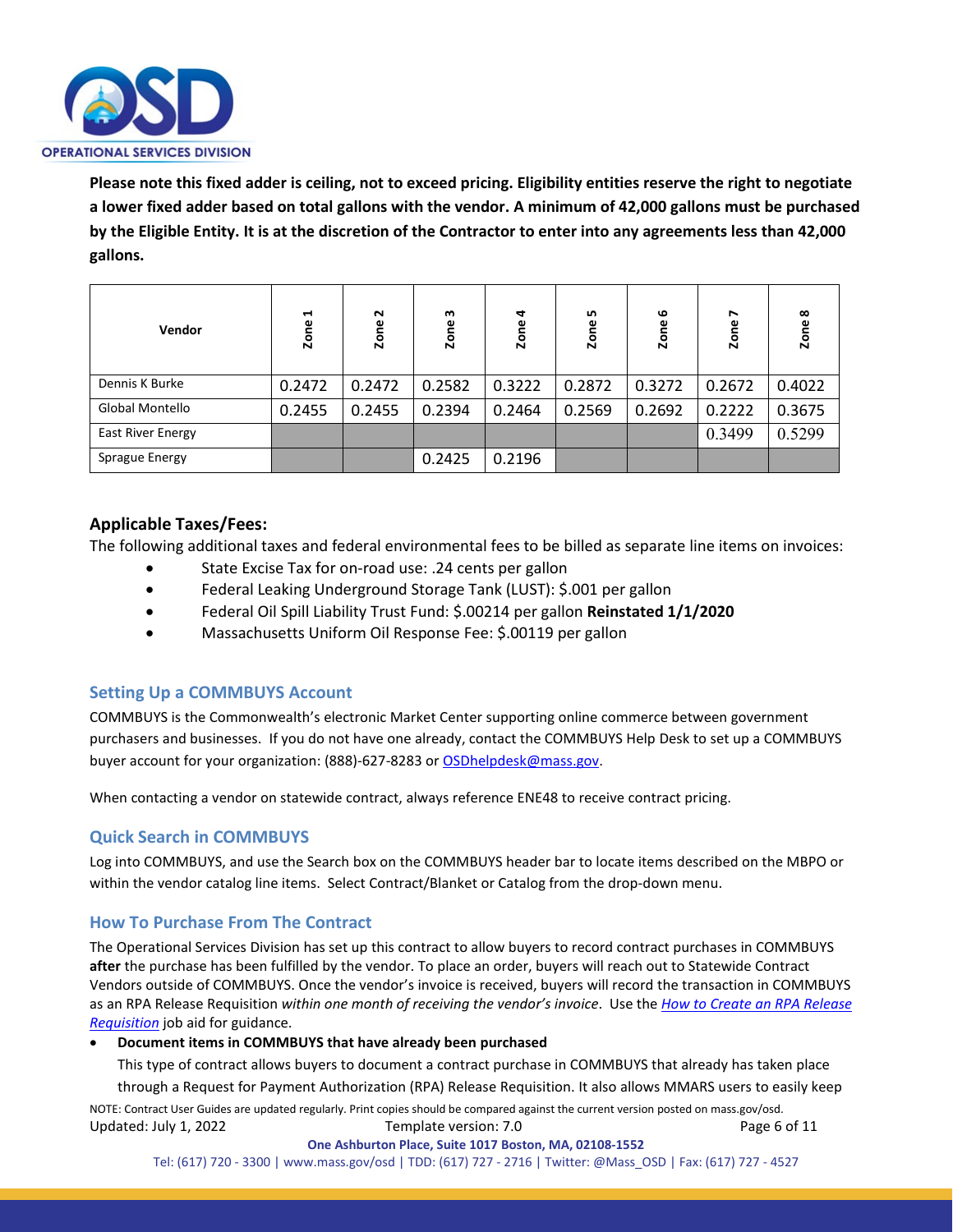

track of spend. NOTE: MMARS and COMMBUYS do not interface –payment request and invoice should be reported in both MMARS and COMMBUYS separately. (See guidance below).

- Check the Zone listing (on page 10) to determine the city or town where you will have the gasoline delivered. Contact the vendor responsible for that Zone to discuss locations, account requirements and arrange for delivery. The contract covers eight zones across the state. Each zone has one awarded contractor. These contractors are responsible for servicing the eligible users within that zone.
- Contract Users should continue to place orders in the normal fashion by contacting the appropriate vendor. Orders should not be placed through COMMBUYS. The order should be recorded once invoices are received using the RPA Release function. This contract has RPA Release enabled to allow contract users to capture spend after-the-fact associated with this contract. Contract Managers have carefully selected the contracts that would qualify for RPA Release transactions. Typically this is due to system or process impracticality and/or emergency situations preventing the standard COMMBUYS purchase order processes from being followed to process paper invoices. For more details please consult the COMMBUYS Policy Document.

#### **ENE48 RPA Guidance**

When conducting your Item Search, enter **ENE48** in the Item Description field. Record the following information on the Items tab in COMMBUYS:

- Line 1: Gallons Enter the total gallons received under Quantity and the total price under Unit Price. Use *GAL* as the Unit of Measure (UOM). **This total should not include taxes.**
- Line 2: Taxes Enter 1 under Quantity and the total amount of taxes under Unit Price. Use *DO* as the UOM.
- Accurately enter the invoice number in the Invoice Number field for each item line.
- On the Attachments tab, include scanned copies of all records pertaining to the order, i.e. unofficial email quote, receipt of goods or services, final invoice, etc.

**Note**: OSD carefully selects contracts (in some cases specific contract categories or situations) that qualify for RPA Release transactions. These typically are situations where the prescribed purchasing process is impractical and/or there exists an emergency situation that prevents the standard COMMBUYS purchase order process.

If you have a COMMBUYS question, contact the COMMBUYS Help Desk at 888-MA-State (627-8283) or [COMMBUYS@mass.gov.](mailto:COMMBUYS@mass.gov)

#### **Obtaining Quotes**

For Category 2 Fixed Price please use the Solicitation Enable[d Master Blanket Purchase Order](https://www.commbuys.com/bso/external/purchaseorder/poSummary.sdo?docId=PO-20-1080-OSD03-SRC01-16997&releaseNbr=0&parentUrl=contract) **PO-20-1080-OSD03-SRC01- [16997](https://www.commbuys.com/bso/external/purchaseorder/poSummary.sdo?docId=PO-20-1080-OSD03-SRC01-16997&releaseNbr=0&parentUrl=contract)**, contract users should always reference ENE48 when contacting vendors to ensure they are receiving contract pricing. Quotes, not including construction services, should be awarded based on best value.

For a full description of how to complete a quote in COMMBUYS visit the *[Job Aids for Buyers](https://www.mass.gov/lists/job-aids-for-buyers-using-commbuys)* webpage, and select:

 The *COMMBUYS Purchase Orders* section and choose the *How to Create a Solicitation Enabled Bid Using a Release Requisition* job aid.

#### **Other Discounts**

• **Prompt Pay Discounts:** A discount given to the buyer if paid within a certain time period. These discounts may be found in the [Vendor List and Information](#page-9-0) section below. All discounts offered will be

NOTE: Contract User Guides are updated regularly. Print copies should be compared against the current version posted on mass.gov/osd. Updated: July 1, 2022 Template version: 7.0 Page 7 of 11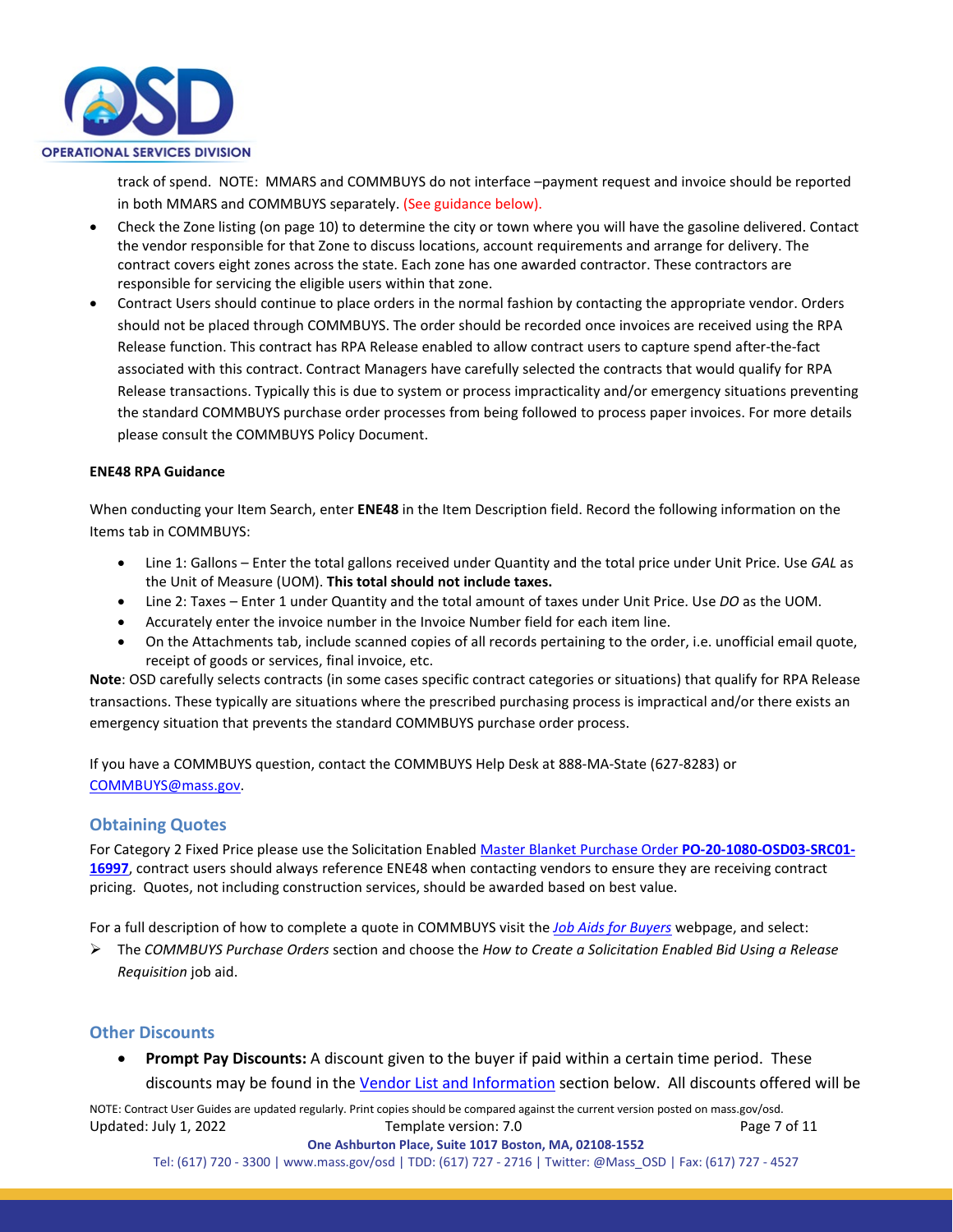

taken in cases where the payment issue date is within the specified number of days listed by vendor and in accordance with the Commonwealth's Bill Paying Policy. Payment days will be measured from the date goods are received and accepted / performance was completed OR the date an invoice is received by the Commonwealth, whichever is later to the date the payment is issued as an EFT (preferred method) or mailed by the State Treasurer. The date of payment "issue" is the date a payment is considered "paid" not the date a payment is "received" by a Contractor.

### <span id="page-7-0"></span>**Instructions for MMARS Users**

MMARS users must reference the MA number in the proper field in MMARS when placing orders with any contractor.

#### <span id="page-7-1"></span>**Emergency Services**

Many statewide contracts are required to provide products or services in cases of statewide emergencies. ML - 801 CMR [21](https://www.mass.gov/regulations/801-CMR-21-procurement-of-commodities-or-services-including-human-and-social-services) defines emergency for procurement purposes. Visit th[e Emergency Response Supplies, Services and Equipment](https://www.mass.gov/doc/emergency-response-supplies-services-and-equipment-contact-information)  [Contact Information for Statewide Contracts](https://www.mass.gov/doc/emergency-response-supplies-services-and-equipment-contact-information) list for emergency services related to this contract.

### <span id="page-7-2"></span>**Delivery**

Delivery of gasoline must be made on days and during hours that are acceptable to contract users. Lead time for normal delivery will be 24 hours; 48 hours for holidays and weekends. Deliveries less than 500 gallons will not be subject to any additional charges or service fees. Please refer to the RFR in COMMBUYS by visiting [Master Blanket Purchase Order PO-](https://www.commbuys.com/bso/external/purchaseorder/poSummary.sdo?docId=PO-20-1080-OSD03-SRC01-16996&releaseNbr=0&parentUrl=contract)[20-1080-OSD03-SRC01-16996](https://www.commbuys.com/bso/external/purchaseorder/poSummary.sdo?docId=PO-20-1080-OSD03-SRC01-16996&releaseNbr=0&parentUrl=contract) for all delivery requirements.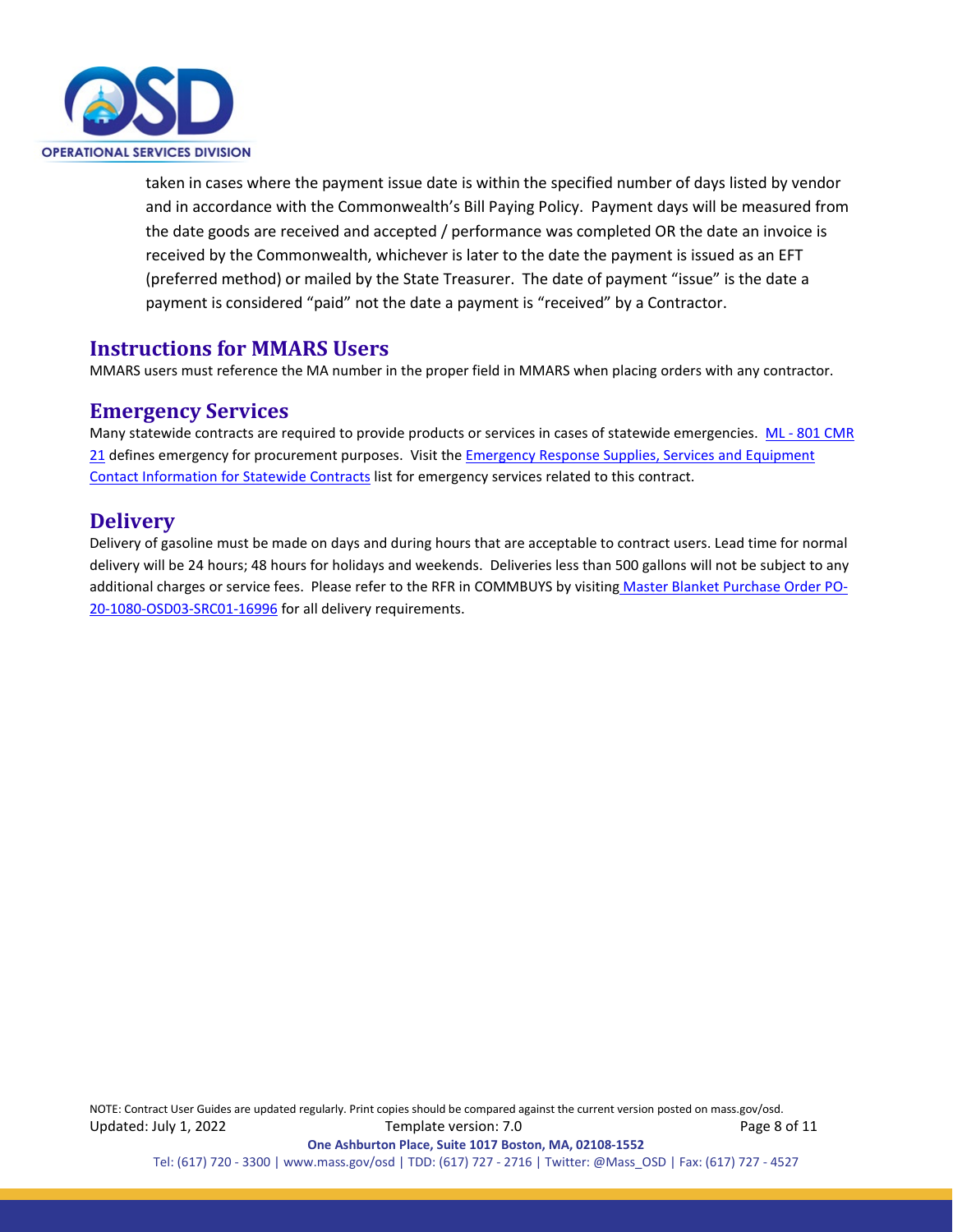

# <span id="page-8-0"></span>**Strategic Sourcing Team Members**

- Melina Limardo, MWRA
- Charles Fino, MWRA
- Michael Woods, Operational Services Division

NOTE: Contract User Guides are updated regularly. Print copies should be compared against the current version posted on mass.gov/osd. Updated: July 1, 2022 Template version: 7.0 Page 9 of 11 **One Ashburton Place, Suite 1017 Boston, MA, 02108-1552** Tel: (617) 720 - 3300 [| www.mass.gov/osd |](http://www.mass.gov/osd) TDD: (617) 727 - 2716 | Twitter: @Mass\_OSD | Fax: (617) 727 - 4527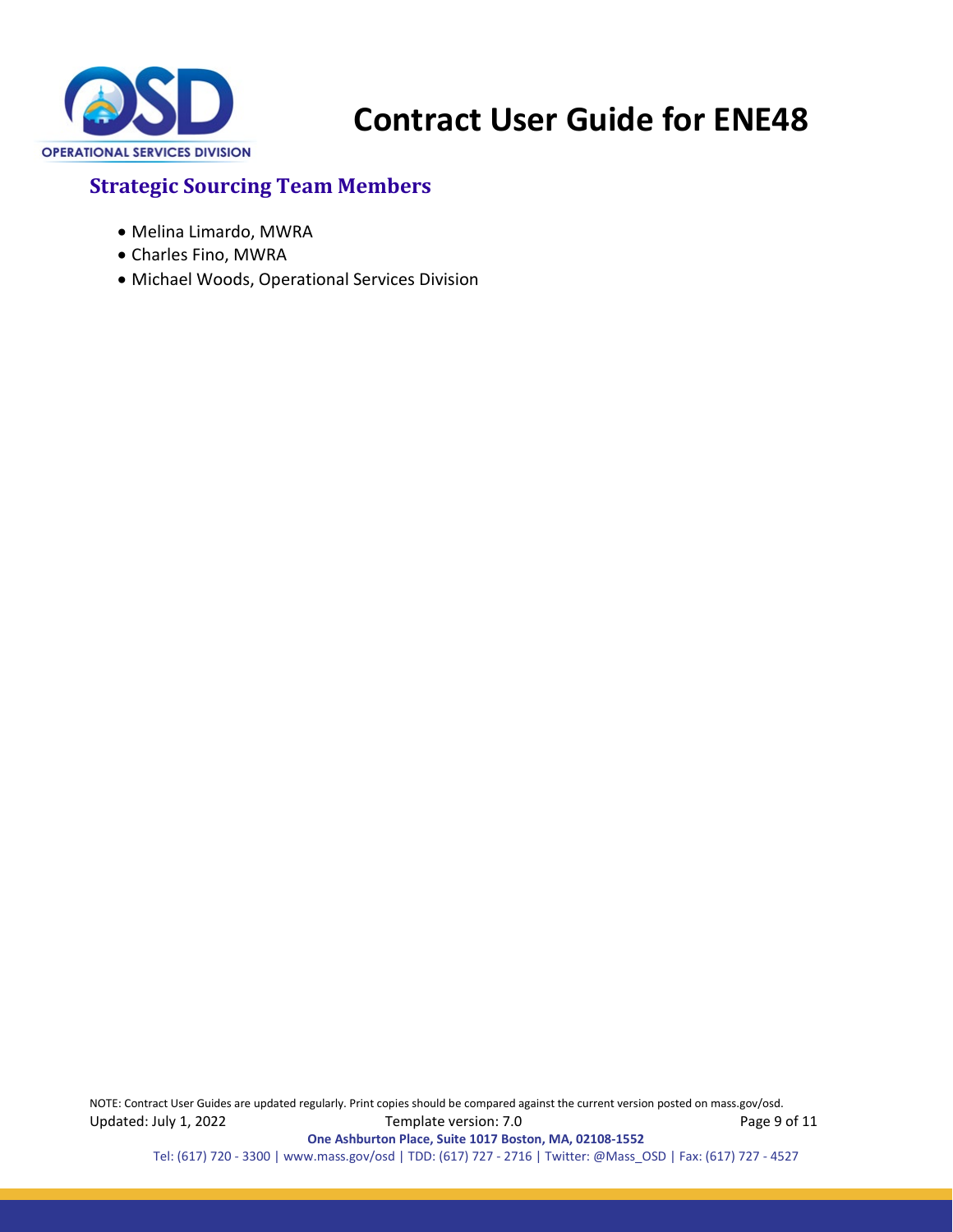

# **Vendor List and Information\***

<span id="page-9-0"></span>

| Vendor                                                                             | <b>Master Blanket</b><br><b>Purchase Order #</b> | <b>Contact</b><br>Person | Phone #        | Email                              | <b>Categories</b> | Zone                | <b>Discounts</b><br>(PPD) | <b>SDP</b><br><b>Commitment</b><br>Percentage |
|------------------------------------------------------------------------------------|--------------------------------------------------|--------------------------|----------------|------------------------------------|-------------------|---------------------|---------------------------|-----------------------------------------------|
| **Master<br><b>Contract Record</b><br>(All contract<br>documents)                  | PO-20-1080-<br><b>OSD03-SRC01-</b><br>16996      | Michael<br>Goldberg      | 617-720-3132   | michael.goldberg@mass.gov          | N/A               | N/A                 | N/A                       | N/A                                           |
| ***Solicitation<br><b>Enabled Blanket</b><br>(only to be used to<br>obtain quotes) | PO-20-1080-<br><b>OSD03-SRC01-</b><br>16997      | Michael<br>Goldberg      | 617-720-3132   | michael.goldberg@mass.gov          | N/A               | N/A                 | N/A                       | N/A                                           |
| Dennis K Burke                                                                     | PO-19-1080-<br>OSD03-SRC01-<br>16980             | Joseph<br>Cote           | 1-800-289-2875 | joe.cote@burkeoil.com              | $\mathbf{1}$      | 1, 2, 3, 4, 5, 7, 8 | $0.25% - 10$ days         | .05%                                          |
| <b>Global Montello</b>                                                             | PO-19-1080-<br><b>OSD03-SRC01-</b><br>16983      | Kathryn<br>Doherty       | 781-398-4003   | bids@globalp.com                   | $\mathbf 1$       | 6                   | $0.25% - 10$ days         | 2%                                            |
| Dennis K Burke                                                                     | PO-19-1080-<br><b>OSD03-SRC01-</b><br>16980      | Joseph<br>Cote           | 1-800-289-2875 | joe.cote@burkeoil.com              | $\overline{2}$    | ALL                 | $0.25% - 10$ days         | .05%                                          |
| Global Montello                                                                    | PO-19-1080-<br><b>OSD03-SRC01-</b><br>16983      | Kathryn<br>Doherty       | 781-398-4003   | bids@globalp.com                   | $\overline{2}$    | ALL                 | $0.25% - 10$ days         | 2%                                            |
| <b>East River Energy</b>                                                           | PO-19-1080-<br><b>OSD03-SRC01-</b><br>16982      | Maryann<br>Little        | 1-800-336-3762 | mel@eastriverenergy.com            | $\overline{2}$    | ALL                 | $0.13% - 10$ days         | 1%                                            |
| Sprague Energy                                                                     | PO-19-1080-<br>OSD03-SRC01-<br>16981             | Barry<br>Panicola        | 516-622-7091   | contractmgmt@spragueen<br>ergy.com | $\overline{2}$    | ALL                 | $0.15% - 10$ days         | 10%                                           |

\*Note that COMMBUYS is the official system of record for vendor contact information.

\*\*The Master Contract Record MBPO is the central repository for all common contract files. Price files may be found in the individual vendor's MBPO.

NOTE: Contract User Guides are updated regularly. Print copies should be compared against the current version posted on mass.gov/osd.

Updated: July 1, 2022 Template version: 7.0 Page 10 of 11

<span id="page-9-1"></span>**One Ashburton Place, Suite 1017 Boston, MA, 02108-1552**

Tel: (617) 720 - 3300 | [www.mass.gov/osd |](http://www.mass.gov/osd) TDD: (617) 727 - 2716 | Twitter: @Mass\_OSD | Fax: (617) 727 - 4527